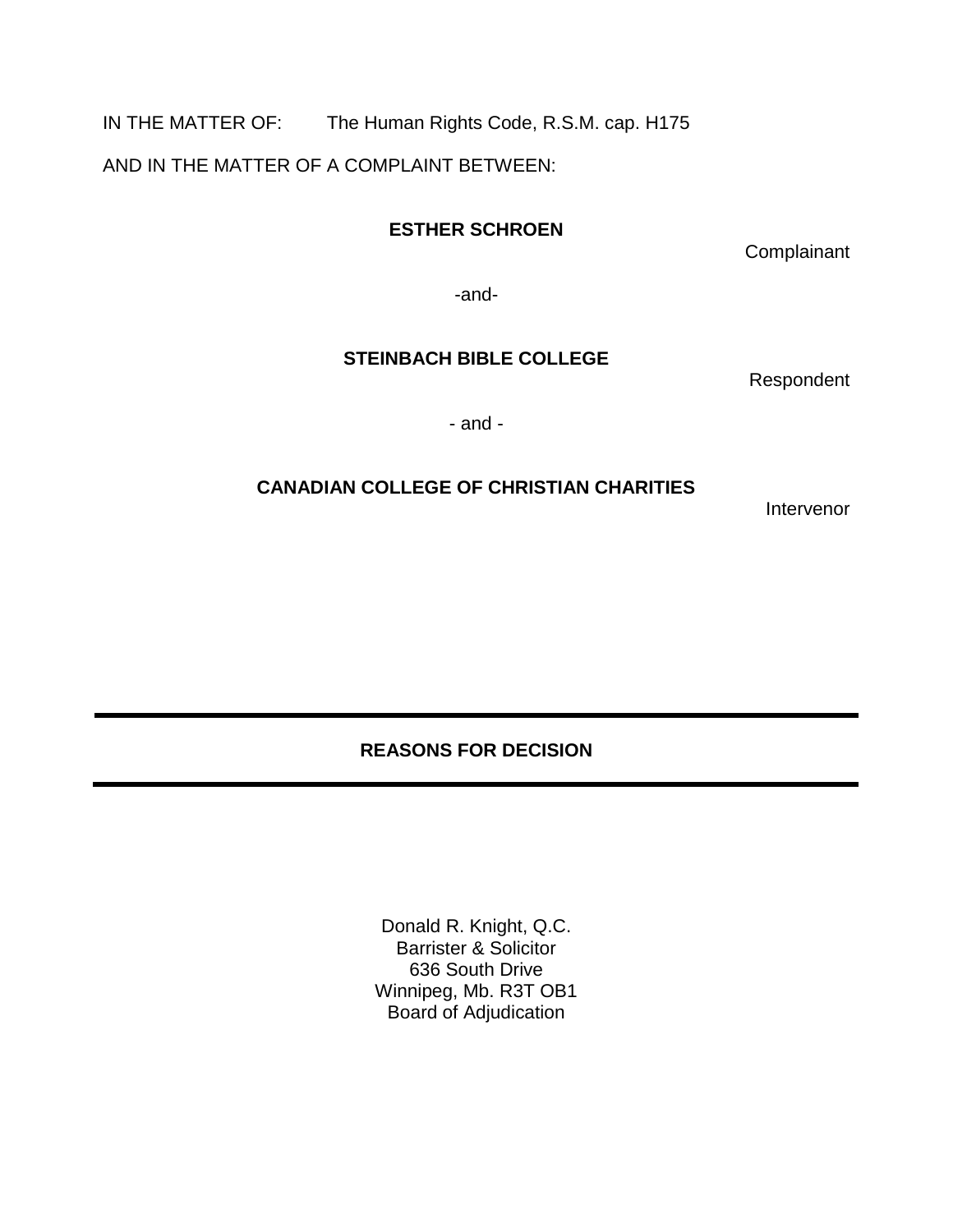# **INDEX**

| $\mathbf{L}$ | THE COMPLAINT         | page 3  |
|--------------|-----------------------|---------|
|              | II THE FACTS          | page 3  |
|              | <b>III THE ISSUES</b> | page 4  |
|              | IV THE EVIDENCE       | page 4  |
|              | V THE FINDINGS        | page 13 |
|              | VI THE ORDER          | page 16 |
|              |                       |         |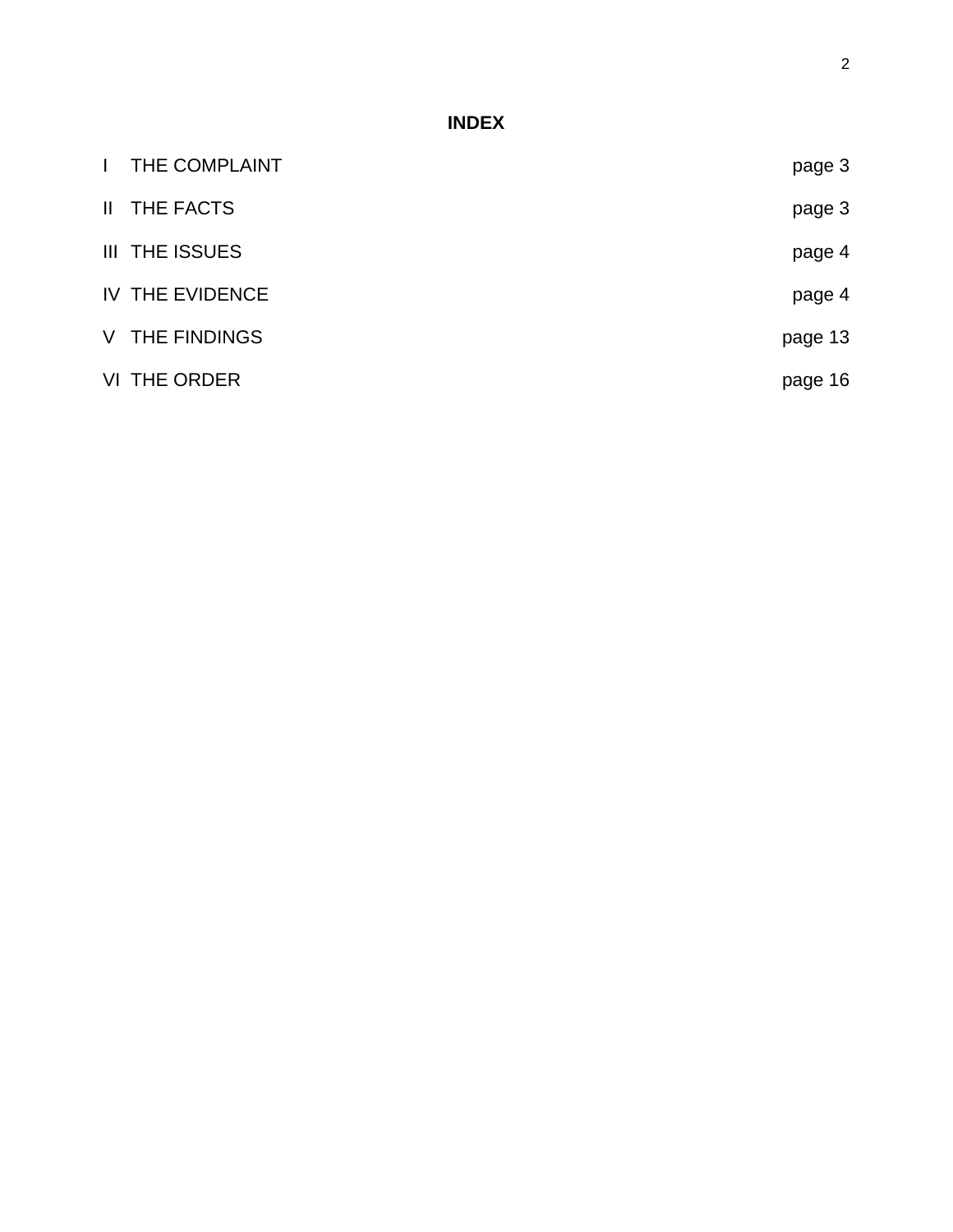#### **THE COMPLAINT**

This case arises out of a complaint ("complaint") filed by Esther Schroen ("Schroen") with the Manitoba Human Rights Commission ("MHRC') dated August 1, 1991. Her complaint alleges that The Steinbach Bible College ("SBC") discriminated against her in that her employment was unreasonably terminated on the basis of religious belief, contrary to section 14(1) of the Human Rights Code ("the Code").

SBC filed a reply to the complaint outlining their position and stating that Schroen was terminated and that her termination was based on a bona fide and reasonable requirement or qualification for the employment in accordance with the Code.

On April 10th, 1997, 1 was designated to sit as a Board of Adjudication under the Code by the Minister of Justice, the Honourable V.E. Toews, Q.C. to hear and decide the complaint made by Schroen against SBC, The hearing commenced and evidence was presented in January and February, 1998.

Well in advance of the hearing, counsel for the Canadian Council of Christian Charities ("the Intervenor") applied for and was granted status in these proceedings. Counsel's appearance on behalf of the Intervenor was not objected to by either counsel for the other two parties, although some guidelines relating to his involvement, which are not germane to this decision, were agreed to by all the participants.

#### **THE FACTS**

At the commencement of the hearing the parties submitted an agreed statement of facts. These facts were tendered as Exhibit 2 and some of the relevant portions therein are as follows:

"6. The Complainant, although of Mennonite ancestry and formerly of Mennonite faith, having converted to the Mormon religion, is and was at all material time hereto a member of the Mormon faith.

7. The Respondent and each of the church groups who operate it and place an emphasis on the Christian faith, in particular Anabaptist Evangelicalism.

11. On or about June 10, 1991, the complainant was offered the position of Accounting Clerk in Finance and Business Administration at the Respondent's offices.

12. Subsequent to her hiring, the Respondent asked the Complainant to attend two days of preliminary training on June 11th and 18th prior to officially commencing her position on June 24, 1991. The complainant attended the preliminary training as requested.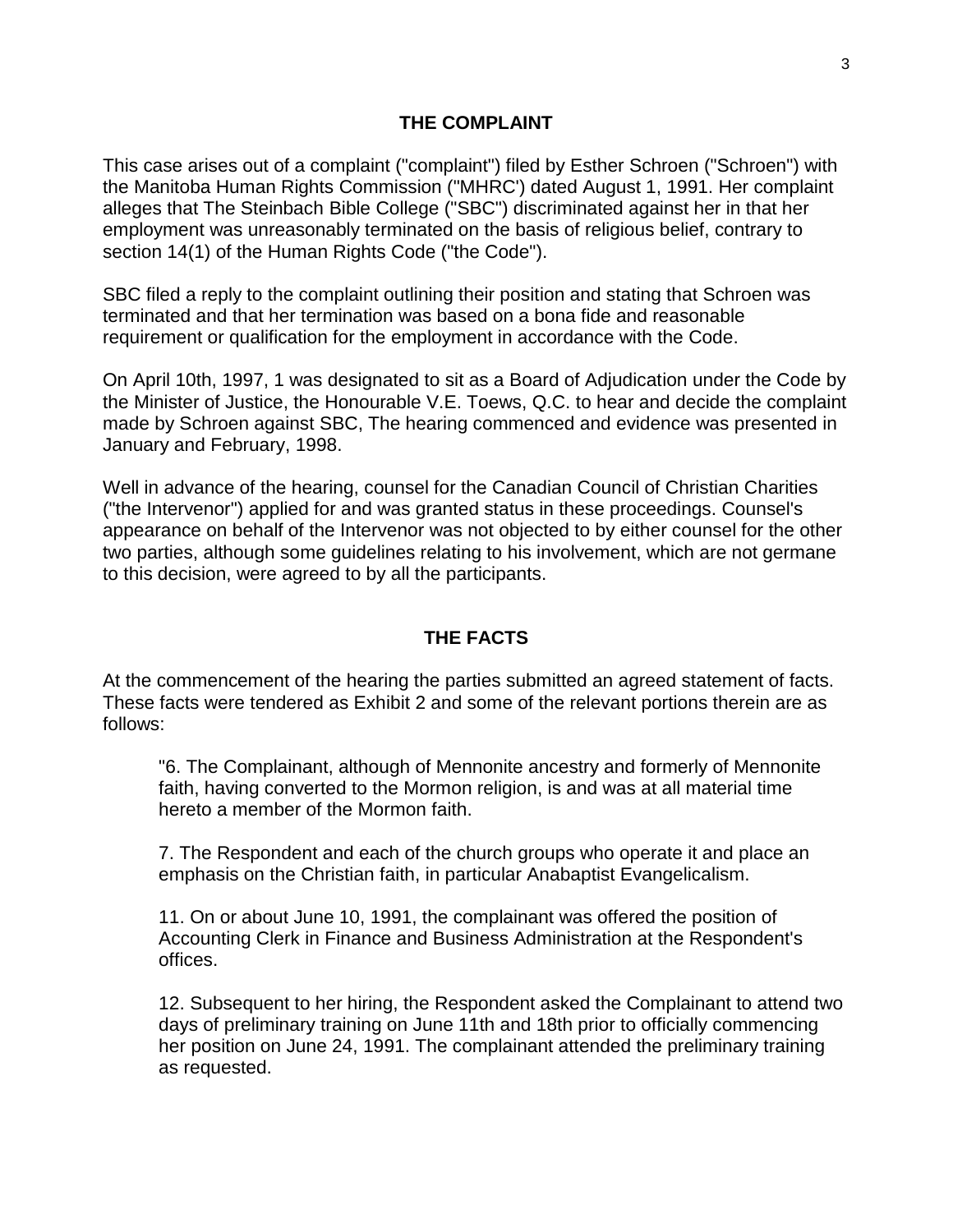13. On or about June 18th, 1991, the Respondent learned that the Complainant was a member of the Church of the Latter Day Saints, of the Mormon faith.

14. The following day, the Complainant was contacted by the Respondent and asked to attend to the office of Mr. Janzen, which she did. At that meeting, Mr. Janzen advised the Complainant that he would need to bring the information about the Complainant's religious background to the Respondent's Board of Directors for a decision as to whether her employment would continue.

15. On or about June 29, 1991, the Complainant was advised by Mr. Janzen that the Respondent's Board of Directors had decided to terminate her employment on the basis of religious non-conformity."

I will discuss what I found to be the other facts relevant to this matter under the heading, "The Evidence".

## **THE ISSUES**

There were two issues to be determined in this case.

- (i) The first issue to be determined was whether or not there was discrimination under section 14(1) of the Code. If there was no discrimination then that is the end of the matter. If there was discrimination, then a second Issue must be dealt with.
- (ii) The second issue is whether or not the discrimination was based upon bona fide and reasonable requirements or qualifications for the employment or occupation.

## **THE EVIDENCE**

Counsel for the Commission called 3 witnesses. The first witness was the complainant, Esther Schroen.

Ms. Schroen's evidence, from direct and cross-examination, was that her maiden name was Enns and that she grew up in the Winkler area of Manitoba. Her father was an active member of the Sumerfelder Church (Mennonite) and she was raised in that denomination. She attended Sunday services and was involved in youth group activities. She was also involved in the Mennonite Brethren through her friends at high school. After studying the Mennonite faith during preparation classes and making a commitment; she was baptized in the Mennonite faith when she was 16 years of age. In 1978, when she was 18 years of age, she married her husband in the Mennonite Church. Her husband was of the Lutheran faith at the time. Her married name Is Esther Schroen. In 1979 or 1980, she couldn't remember exactly which year, she and her husband moved to Winnipeg. Upon moving to Winnipeg, she stopped attending the Mennonite Church and had no other church affiliation.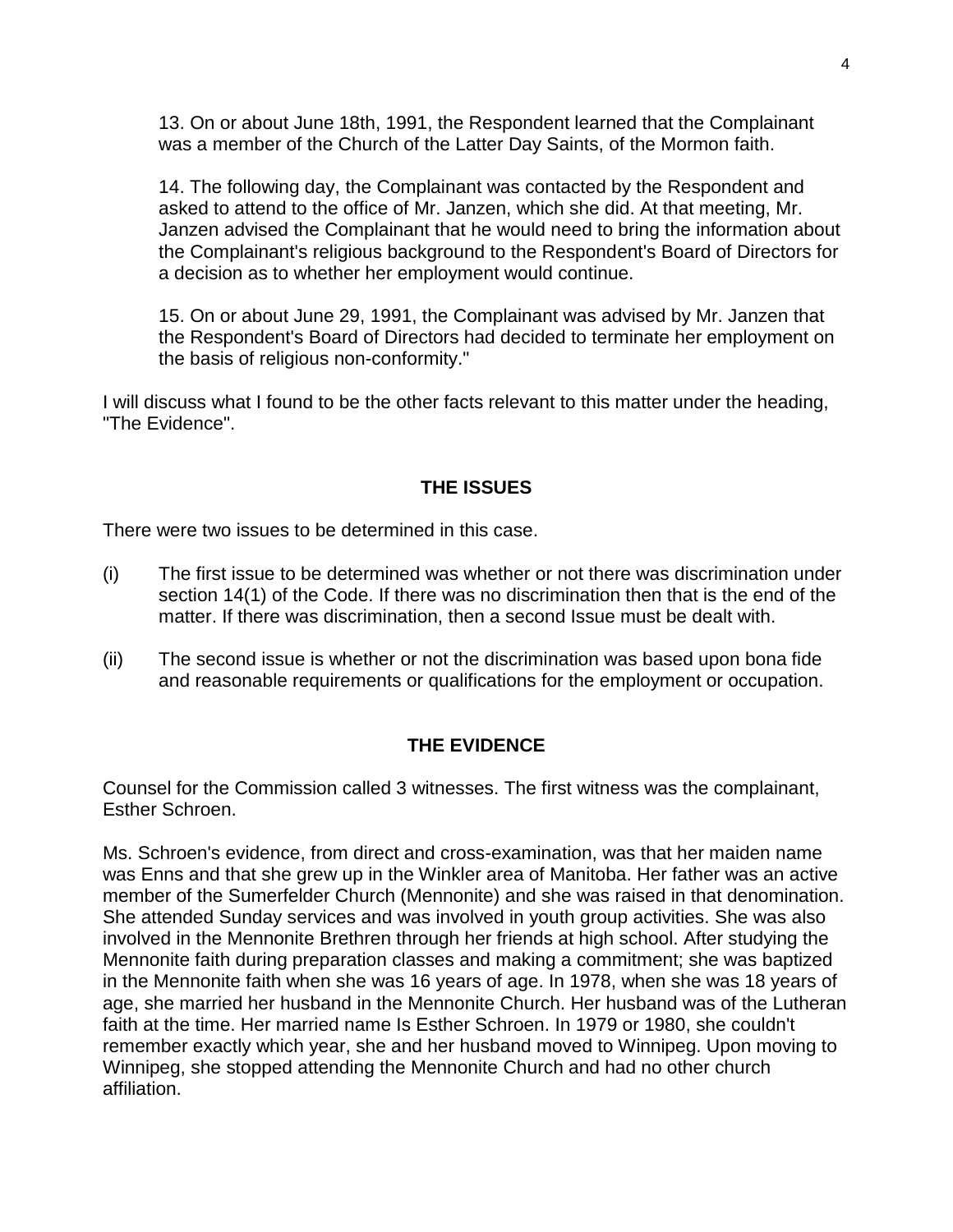As a result of not attending a Mennonite congregation in Winnipeg, she received a letter from her former Church, advising her that her membership in the Mennonite Church would be terminated unless she joined a congregation in Winnipeg. As a result, within a year after receiving the letter from the Mennonite Church, she became, and is currently a member of The Church of Jesus Christ of Latter Day Saints, commonly referred to as the Mormon faith. She was a member of that faith at the time that she made her application at SBC and was at the time of this hearing.

She testified that she had applied for the job of Accounting Clerk at SBC in response to an ad she had seen in the local Steinbach newspaper. At the time, she was working permanent part-time and wanted full time work closer to her home. She was contacted for an interview and met Mr. Ron Janzen, Financial Administrator for SBC, sometime prior to June 10, 1991. This meeting lasted for approximately one hour and a typical job interview seems to have occurred. Ms. Schroen was not asked about her religious belief, nor did she volunteer any Information concerning her own beliefs during the interview. At the end of the discussion, she was given an application form to fill out, which included a Statement of Faith document. She was not requested to complete the application form in any time period, but returned it fully completed within about one half hour of the interview. The application form was dated May 28, 1991, and had a handwritten question an page two thereof, specifically; "Do you affirm the attached Statement of Faith?' In her response Ms. Schroen had written, "Yes, I agree with the Statement of Faith" and in her testimony stated that "I had no objection to it". The Statement of Faith, Exhibit 3, tab 1 0, was a single sheet of paper with I I numbered paragraphs and read as follows:

#### "ARTICLE V

## Statement of Faith

- 1. We believe that the Scriptures of the Old and New Testament are wholly inspired by God and are the infallible and final authority in faith and life.
- 2. We believe in one god, eternally existing in three persons: Father, son and Holy Spirit.
- 3. We believe that Jesus Christ was begotten by the Holy Spirit, born of the Virgin Mary, and is true God and true man.
- 4. We believe that man was created in the image of God: that he sinned, and thereby incurred that death which is separation from God; and that all human beings are sinful by nature and in need of redemption which can be accomplished alone by the grace and power of God.
- 5. We believe that the Lord Jesus Christ died for our sins, according to the Scriptures, as a representative and substitutionary sacrifice; and that all who believe in Him are justified on the ground of His sacrificially shed Blood.
- 6. We believe that all who receive by faith the Lord Jesus Christ are born again of the Holy spirit and thereby become children of God with power to overcome sin and to live a life pleasing to God.
- 7. We believe that a way of life is taught by Christ and the Scriptures which is God's plan for the human individual and for the race, and that those who espouse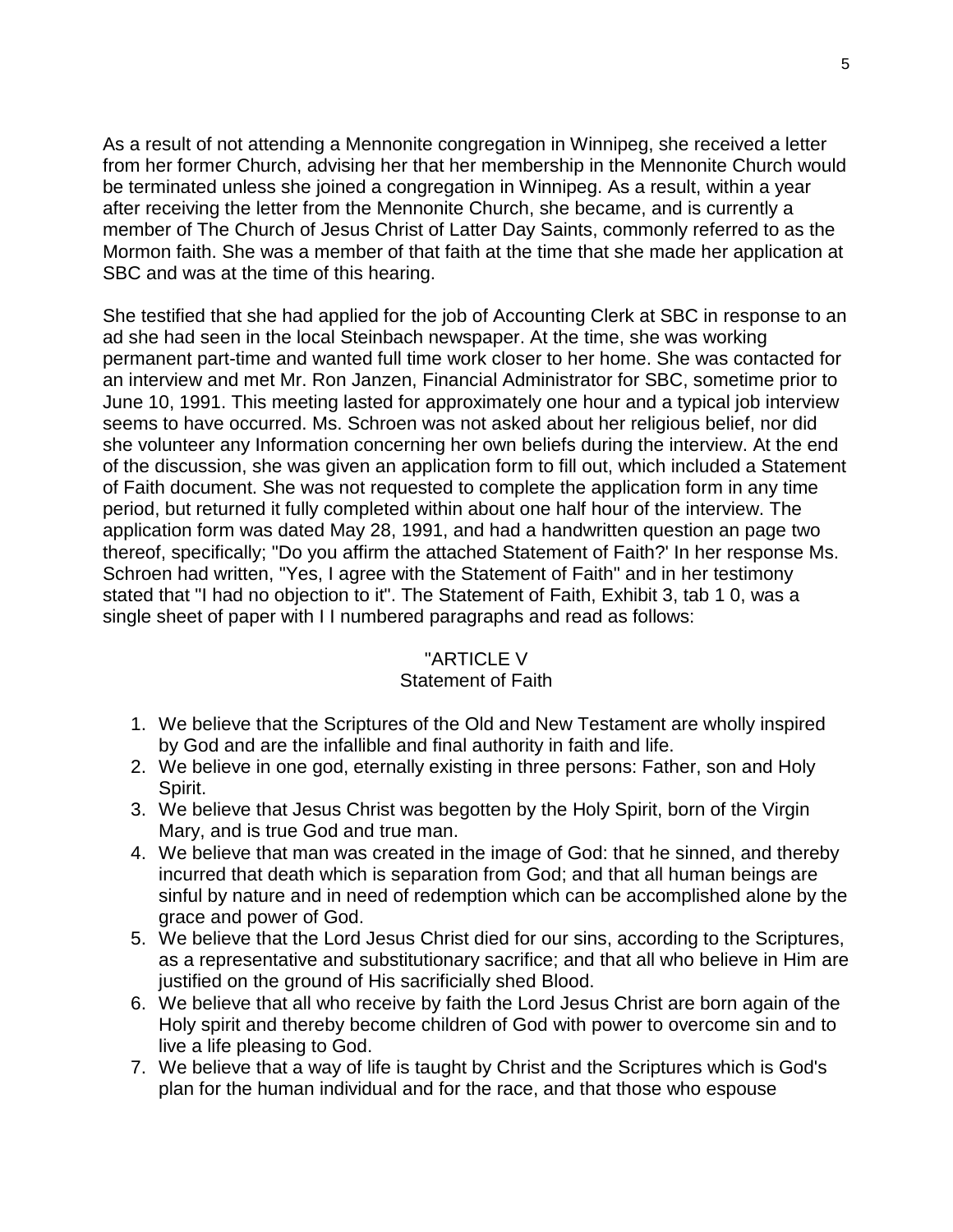discipleship of Christ are bound to live in this way, Thus manifesting in their personal lives and social relationships the love and holiness of God. We believe that this way of life means also non-resistance to evil by carnal means, the fullest exercise of love, and the resolute abandonment of the use of violence, including warfare. We believe further that the Christian life will of necessity express itself in nonconformity to the world in life and conduct.

- 8. We believe that the Christian Church consists of believers who have repented from their sins, have accepted Christ by faith, are born again, and sincerely endeavor by the grace of God to live the Christ-life.
- 9. We believe in the resurrection of the crucified body of our Lord Jesus Christ, in His ascension into heaven, and in His present life there for us as our High Priest and Advocate. We believe in His personal, visible, bodily coming again according to the Scriptures.
- 10.We believe in the bodily resurrection of all people, the everlasting blessedness of the saved, and the everlasting punishment of the lost.
- 11.We believe that our generation is responsible for the complete evangelization of this generation-, that all believers carry part of this responsibility and should make the reaching of this objective their life's work."

Ms. Schroen submitted her application, including the Statement of Faith document, to a lady at the front desk and left the premises. She was called a few days later by Mr. Janzen and told that she had the job. Initially, she was required to report for two days of training before the job started in earnest. After the second day of training, she was on her way from the office where she worked, and met Mrs. Ides outside the building. Mrs. Ides is the wife of the President of SBC. During a conversation with Mrs. Ides, it became known that Ms. Schroen was of the Mormon faith.

The next day, Mr. Janzen telephoned Ms. Schroen and advised her that they had become aware of her religious affiliation and that she would not be kept on as an employee of SBC. She requested an interview and subsequently met with Mr. Janzen and the President of SBC, Mr. Ides. At that meeting, it was confirmed that Ms. Schroen would not be kept on as an employee of SBC and she left the meeting.

Ms. Schroen subsequently filed her complaint with the Manitoba Human Rights Commission.

Under cross-examination, Ms. Schroen testified that she could not compare the two Churches. Under further questioning, she did admit that there were differences in the areas of passivism, interpretation between the Old and New Testament, a companion book to the Bible, and the Book of Covenants, which is seen as scripture by the Mormon Church, but it is not viewed that way by the Mennonite Church.

Ms. Schroen further testified that she believed in the Book of Mormon scripture, the Doctrine and Covenants, and the Pearl of Great Price. In fact, she agreed with what was written in the Doctrine and Covenants and the Pearl of Great Price. When asked if she agreed with Joseph Smith's statement in his book, Pearl of Great Price, Chapter 1.14-19;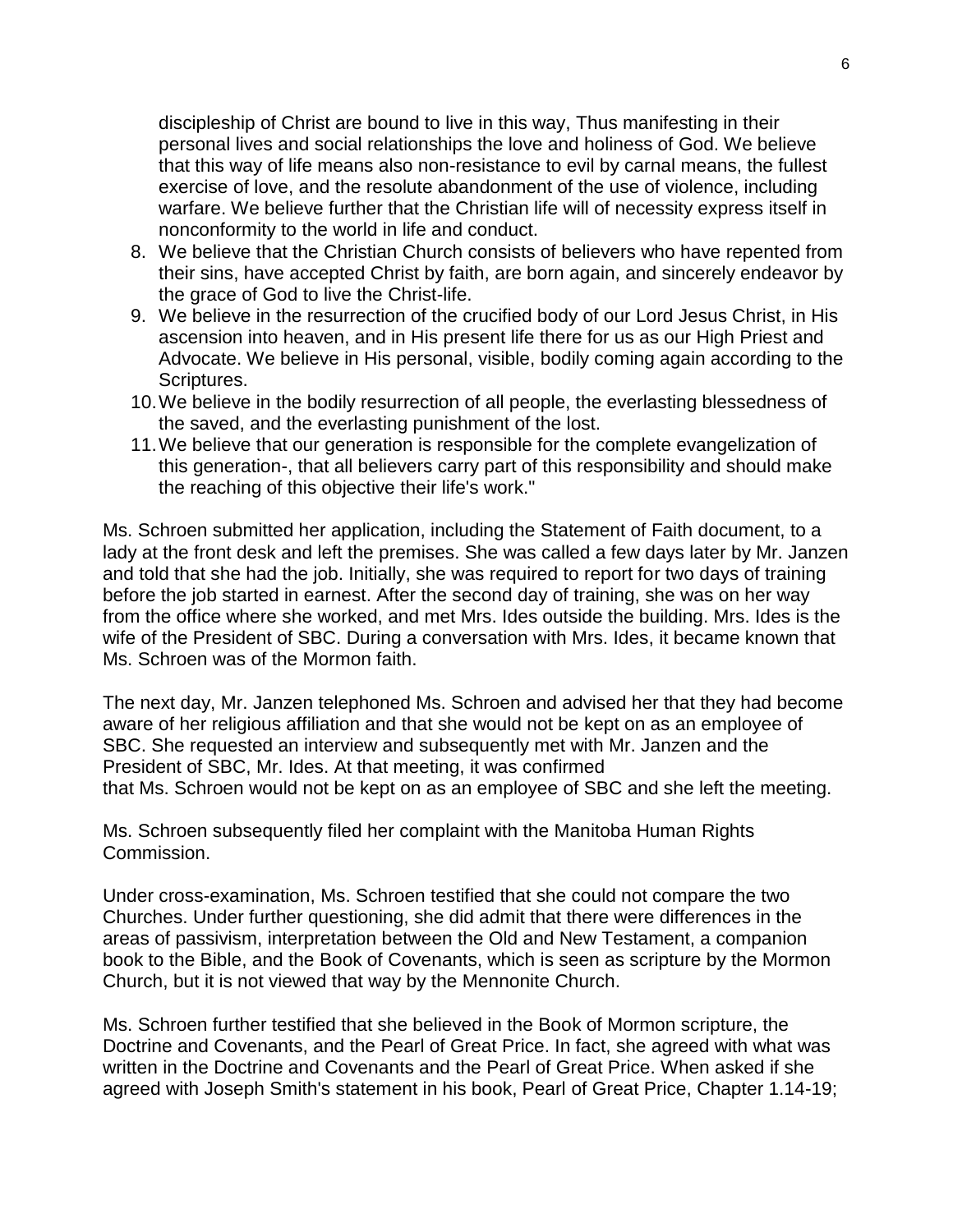that all other sects are wrong, Ms. Schroen stated that she agreed with that statement. She also indicated that she was aware of the doctrine of the baptism of the dead and was aware of the practice of it. In fact, she had volunteered on a number of occasions during a baptism for the dead and had been in the Temple located in Cardson, Alberta, more than once for such purposes. She acknowledged that the Mennonite teachings disagreed with a number of doctrines of the Mormon faith, including the baptism of the dead, interpretation of the Old and New Testament, and companion books to the Bible.

In other areas, Ms. Schroen was aware of substantial differences between the two religions, including Mennonite teachings that the Mormon faith is considered a cult. The SBC sold books on the subject of Cults to students and she stated that she would not be comfortable in having to provide these books to students.

I gained the impression that Ms. Schroen knew that if SBC were aware she was of the Mormon faith, she would not be offered the position. I find that her original application, resume, interview and her Statement of Faith were all calculated to mislead and conceal the fact that she was of the Mormon faith. When asked, she admitted that it would jeopardize her job application at SBC if her prospective employer knew her faith. I also find that Ms. Schroen was not sincere when she stated that she had no objection to the Statement of Faith, when in reality it went directly against her Mormon faith and beliefs. I find that she was less than candid when answering questions about her religious beliefs and workings of the Mormon faith. I find that she was far more knowledgeable than she let on, based on her activities within the Mormon Church, demeanor and evasive ways when testifying. I do not accept her evidence that she had no objection to the Statement of Faith that SBC required her to acknowledge.

The second and last witness called by the commission was Sharon Wickman. Ms. Wickman was the Compliance Supervisor for the MHRC. She testified that after investigating a complaint, a recommendation is made, which is then forwarded to the Board of Commissioners. They then make the final decision regarding any action to be taken. She stated that this was the normal practice and that it was not uncommon for the Board to reject the recommendations, although it was unusual for the Board to not follow the dismissal of a complaint. In this particular case, the recommendation of the Compliance Officer was to dismiss the complaint pursuant to Section 29(1)(c) of the Code. The Board did not follow that recommendation. In my view, this particular evidence has no bearing on these proceedings and contributed nothing to the hearing.

Mr. Stan Flett was called as a witness. He is the current President of SBC. He has a Bachelor of Education Degree and a Masters of Divinity Degree from the University of British Columbia. He also teaches high school at SBC and has done so since 1991. He spoke of the Evangelical Anabaptist objectives, which were consistent with the objectives of SBC. He indicated that at SBC there is a strong interaction between staff and students and staff and faculty. The historical background of SBC was that people of the Mennonite faith founded it in 1936. The school is, in general, ministry oriented, but recognizes liberal arts courses. The purpose of SBC is to train college students in nurturing faith relations and for ministry work with an Evangelical perspective. SBC also has a direct tie with the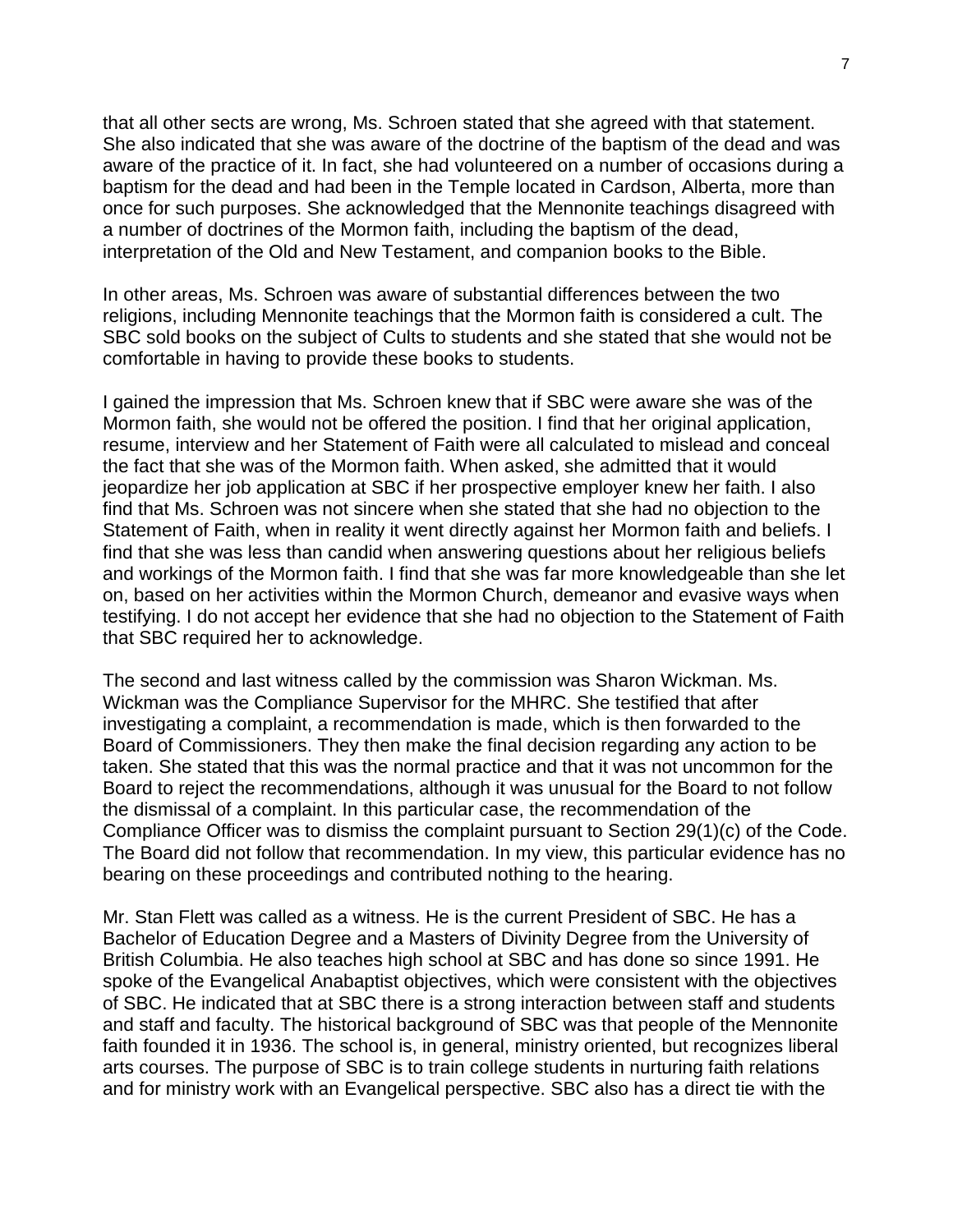constituency that it serves. He described the Philosophy of Education at SBC as being tied to the scriptures and that whatever is taught, accomplished or stated at SBC is rooted in the Bible - the Old Testament and the New Testament from the Christian perspective. He stated that it would be inconsistent to teach students something other than what they, at SBC, lived out in their daily lives.

Mr. Flett testified that SBC is owned by three Mennonite church groups or constituencies, namely; The Chortitzer Mennonite Conference, The Evangelical Mennonite Conference and The Evangelical Mennonite Mission Conference. These conferences supported SBC financially.

Mr. Flett's evidence was that all those at SBC from teachers, students and staff were expected to interact so that a total sense of community existed to enable students to speak to their teachers, to an accounting clerk or to a janitor. The Statement of Faith was a prerequisite to employment for all staff and faculty. It was the basis of the Evangelical faith and belief that was crucial to the foundation of SBC.

As part of the SBC handbook, it states under "Board - Staff Relations" that "Strong Board-Staff relations are vital to the effective functioning of an Institution." And under "Student - Staff Relations" it states "The Institution exists for the students. The Staff seeks to help students to learn and to develop so as to become more Christ-like. Staff are encouraged to have an open door policy for students, learn to know as many by name as possible and make themselves available to them" and "Staff and their families are welcome to have a meal once a week in the school cafeteria. This helps build closer relationships and provides an opportunity for the students to know the staff and their families better." Although not specifically articulated in any policy, it was expected that everyone at SBC share faith, meals, fellowship and community life together throughout the school year. Several programs did exist and were practiced to ensure that this would occur. The programs included: the meal a week program where staff and their families could dine at the school to encourage interaction between the students and the staff, a yearly camping trip where all staff were encouraged to attend, attending faith chapels and having students invited to their homes during the year to spend a weekend to interact and share faith stories.

Mr. Flett testified that the accounting clerk position included many interactions with students particularly in the bookstore. He described the bookstore as a "hub of activity" for the person responsible for running it and this provided daily interaction with the students.

It was the view of Mr. Flett that it would be very disruptive to SBC if a person of the Mormon faith worked there. He felt that it would create tension at the school, and would be detrimental to the students to have an element that was not part of the community. As well, SBC would lose the support and confidence of the constituency. Mr. Flett also felt that such a person would feel alienated by not being able to partake in the functions being offered at SBC, such as sharing faith stories, attending regular prayer meetings and talking to the students about the Christian values being promoted at the school. As well,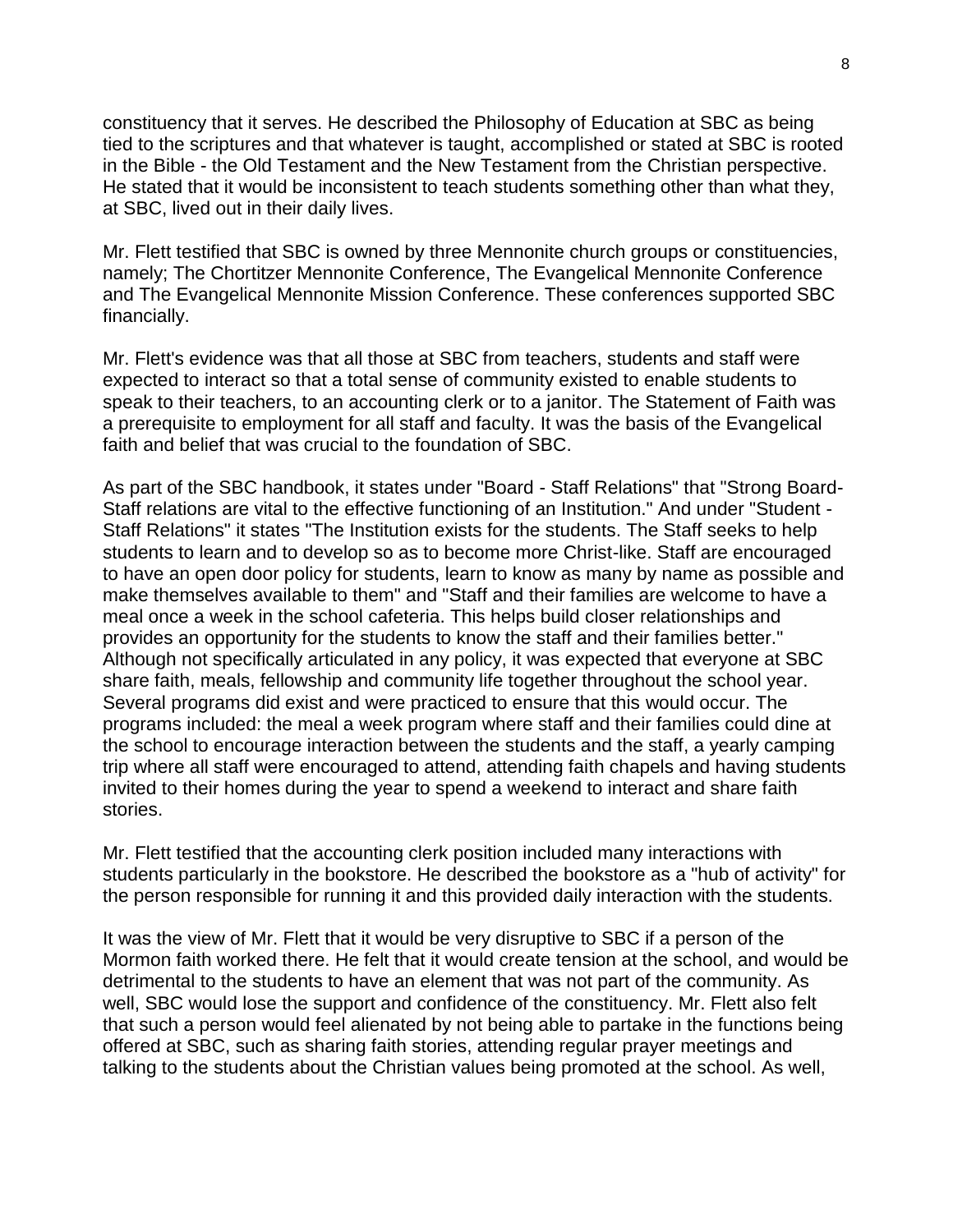he indicated that he did not believe that such a person would feel comfortable selling books describing Mormons as a cult.

The witness, Sharon Reimer, worked at SBC as the accounting clerk from 1987 until 1991. Esther Schroen replaced her, and after Ms. Schroen was terminated, Bonnie Peters became the accounting clerk. Ms. Reimer was very involved as an Evangelical Mennonite Anabaptist person and traveled on mission work, for a year, after leaving SBC.

Ms. Reimer gave evidence of her job duties as accounting clerk during her time in that position at SBC. She testified that her job entailed looking after accounts payable; maintaining all book balances; completing monthly financial statements; buying text books; ordering books for students from catalogues; attending monthly support staff meetings; registering students at the start of the school year; providing monthly bills to students; handing out texts to students; book exchange for students, changing courses; accepting payments from students for tuition during the year; and paying resident students for student employment at SBC. She also testified that her interaction with the students included giving testimonials at chapel seminars, visiting with the students in the hallways, at the book store and in the cafeteria. Ms. Reimer indicated that there was a social once a year, which related to the faith of the College, and that she had attended it. She also attended student staff retreats and chapel sessions. She also testified that she had students stay at her home on weekends. She stated that the College encouraged all these activities. Her faith permeated all of her activities', including her job performance as accounting clerk. Students often talked to her about matters concerning their faith, morals and beliefs. Ms. Reimer stated that "I had contact with the students a lot". She indicated that she got to know students on a personal basis and often discussed faith in connection to their daily lives. She testified that she had lots of opportunity to influence the students. Even in her office setting, discussions with other staff related to topics of faith and religion and as she said "that's what we did there talked about our religion".

Mr. Ron Janzen was the administrator at SBC from April 1990 to August 1994. He testified that the "college was steeped in interaction with the students". He spoke of interaction between staff and students and how the staff saw the ' domestic mission of their jobs as being "my work was my faith - my faith was my work"; they went hand in hand at the College. The College was seen as an arm of the Mennonite Church. The staff was expected and encouraged to interact with students through chapel sessions, Bible study groups at staff homes and the meat benefit program.

Mr. Janzen testified that "Staff in the College handbook meant all persons employed at SBC whether called faculty, staff or support staff.

In the job interview with Ms. Schroen it is clear that Mr. Janzen thought she was of the Mennonite faith. His reasons for this belief included the following: her maiden name was hyphenated on her resume as Enns-Schroen and Enns is a very common and popular Mennonite name and it was also considered by them as a very Anabaptist thing for women to hyphenate their name after marriage; she listed church affiliated volunteer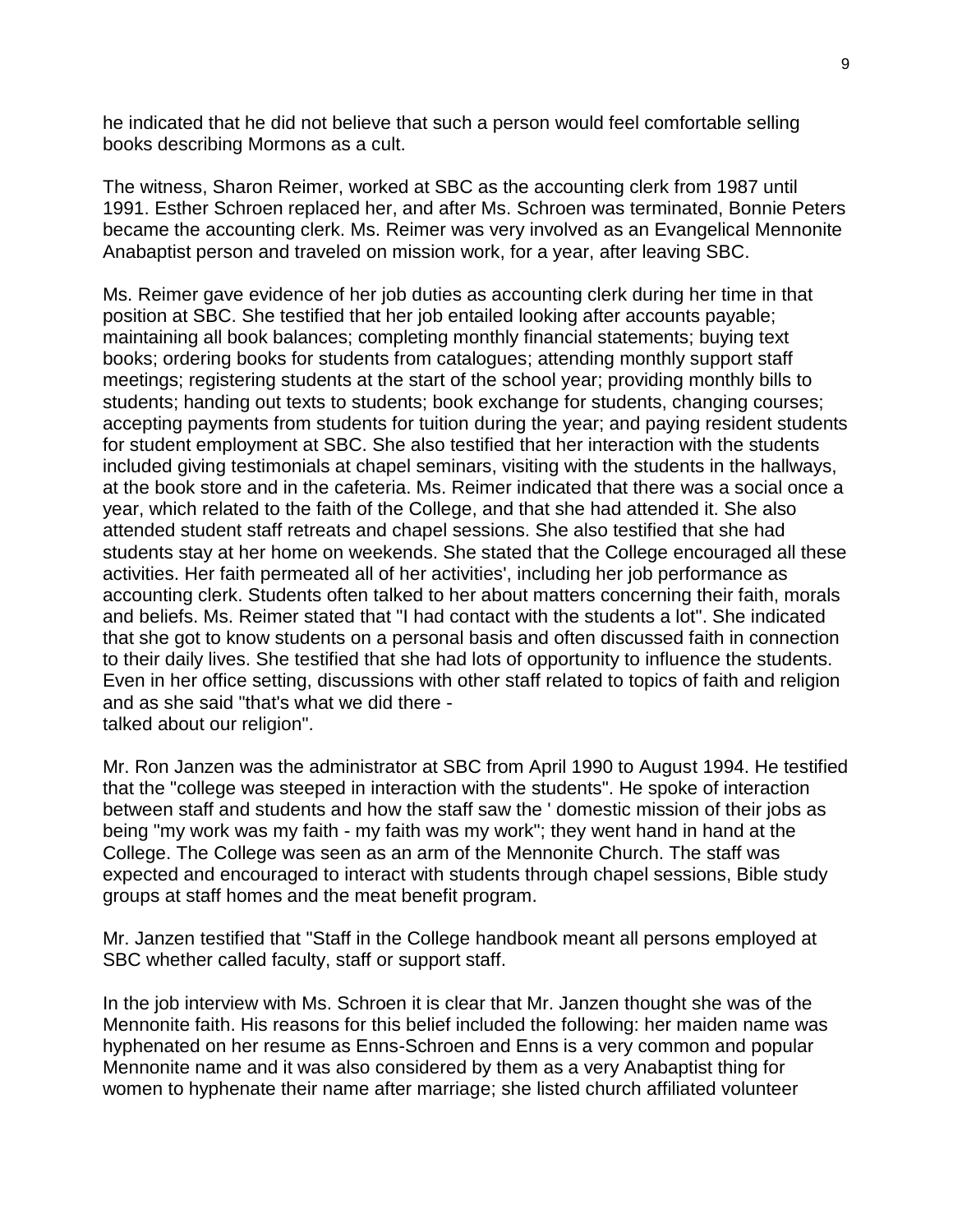programs which were very common in the Mennonite Church; she was a tour guide at the Mennonite Heritage Museum which has a Mennonite Church connection, she gave as a character reference the name of a lady from the Mennonite Heritage Museum; and she stated during the interview that she grew up in the Winkler area which is a Mennonite pioneer community. Mr. Janzen testified that on technical merit he would not have hired Ms. Schroen as she did not have the kind of background needed for the job. However, it was his position that people could be trained to learn the required functions. The attributes, which convinced him that Ms. Schroen was the person for the job, were her ability to communicate her friendliness and his belief that she possessed the qualities that are beneficial to the overall environment at SBC. All of this however, was based on his mistaken belief that Ms. Schroen was of the Mennonite faith. Mr. Janzen readily admitted that if he had known Ms. Schroen was Mormon, he would not have offered her the position at SBC.

After two days of training, Mr. Janzen learned of Ms. Schroen's religious affiliation and called her on June 19, 1991 to arrange a meeting. It was his evidence that it was the belief and position of the College that those of the Mormon faith hold beliefs that are in direct contradiction to the beliefs enumerated in the Statement of Faith required at SBC, At the meeting with Mr. Janzen, Mr. Ides and Ms. Schroen, there was an attempt to demonstrate the fundamental differences from scripture, between the two religions. Ms. Schroen chose not to enter into that discussion. Ms. Schroen was terminated from her position and Ms. Bonnie Peters was hired as the accounting clerk.

The witness, Bonnie Peters, was in the position of accounting clerk shortly after Ms. Schroen left. She described her job duties as accounting, attending Chapels, attending monthly support staff meetings, Bible study at her residence with students, involvement with students through contact at her office, covering at the front office when the secretary was absent, which increased student contact, paying student workers, speaking to students wishing to order books and attending committee meetings. She stated that her "faith was involved in work all the time and that it was hard to separate when it is and when it isn't part of what we do". She related instances of interaction with not only students but also parents, which involved discussion of their faith. She stated that staff persons are encouraged to interact with students and that it was expected of staff.

The Chancellor, Mr. Ben Ides was called and he testified that he was a graduate of SBC and at one time was the President of SBC. He was well acquainted with the entire operation at SBC. At the meeting he attended with Mr. Janzen and Ms. Schroen, he testified that she was not prepared to enter into a discussion regarding her faith or that of SBC. He could not accept that a person who can hold to Mormon beliefs could accept the Statement of Faith at the same time. He was of the view that they had no alternative but to release her from employment.

He indicated that SBC could not survive without the financial assistance and backing from the constituencies or conferences that supported SBC. He stated that they would not support the College if a Mormon were on staff due to the distinctive nature of the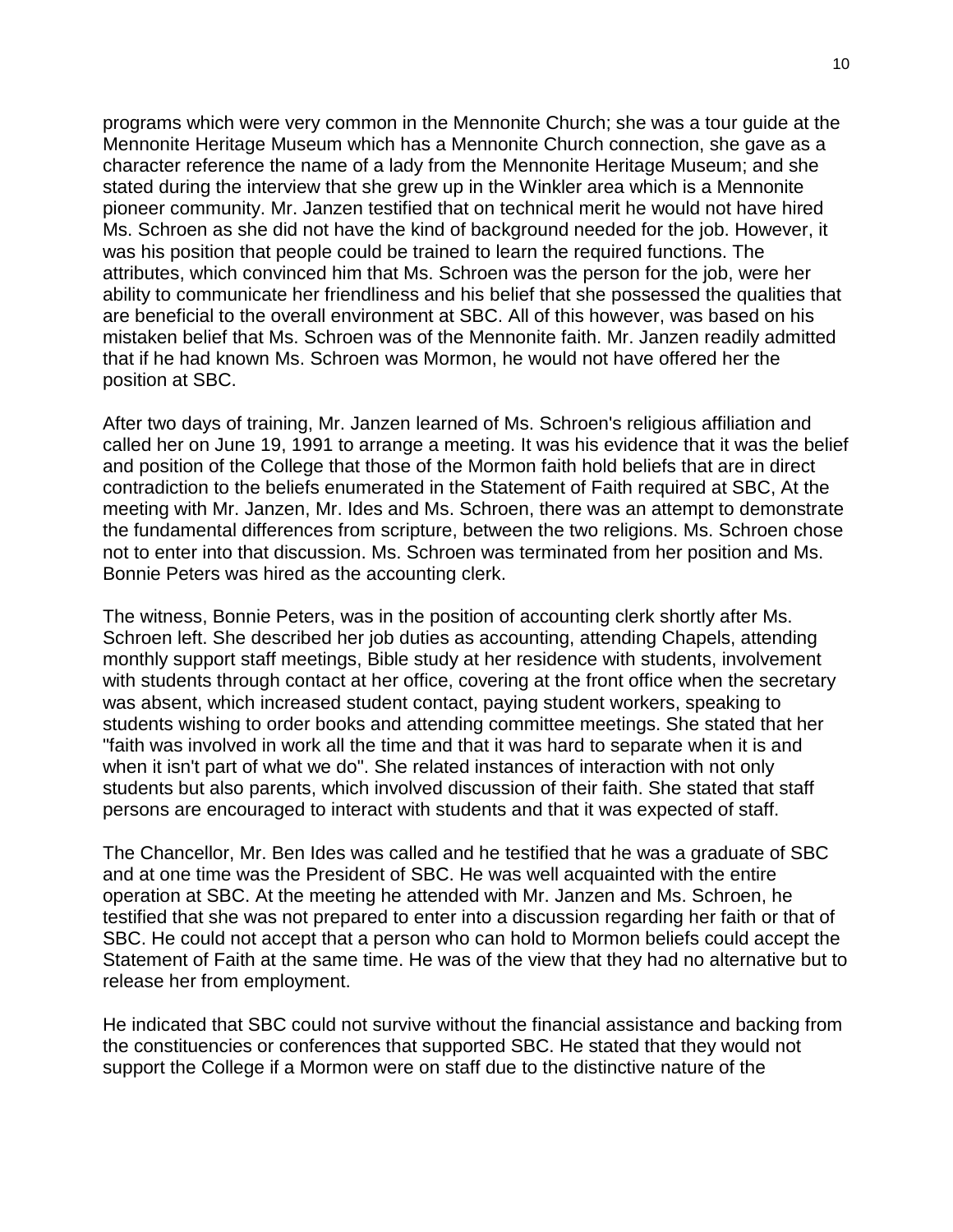Evangelistical Mennonite Anabaptist beliefs and make-up of SBC. The two religions were not seen as being compatible in any way.

The Respondent called Dr. James A. Beverley as an expert witness. He was qualified to give expert testimony in new religions, contemporary religious movements, Mormonism, comparative religions and religious communities. He briefly described the historical background of the Mormons and the Mennonites. He stated what the Evangelical perspective was and stated that SBC clearly falls under the worldview of evangelicalism. He also testified as to the differences in the view of the Christian scripture in Mormonism, the view of God in Mormonism, the view of the Church in Mormonism, the view of Joseph Smith in Mormonism, the view of Mormon scripture in Mormonism, the view of Salvation in Mormonism, the view of Jesus Christ in Mormonism and the view of key historical issues in Mormonism and all were compared with the Evangelical Christian view under those same headings. He stated that the gulf is deep and wide between the two views and that it is obviously clear that there are sharp divisions in theological beliefs. These statements I accept having heard all of or. Beverley's testimony and having considered his documents filed as exhibit number 23, outlining the differences between the Mormon faith and the evangelical Perspective, all as outlined above.

Dr. Beverley also testified in regard to the Statement of Faith and how, in his view, Esther-Schroen could not have signed it in good conscience. He pointed out that she had received endowment garments at a temple ceremony, that she was married In the Temple in Salt Lake City, Utah, where only faithful Mormons could attend. He testified that one would have to pass the security of the Mormon leaders to obtain a temple pass and only those, on a higher level within the Church, can go to a Mormon temple. it was his opinion that Ms. Schroen took her faith very seriously. The fact that Ms. Schroen was a guest speaker at a Mormon function with a major Mormon leader would be viewed as making her a faithful Mormon and that she would be well informed in their ways and teachings.

Dr. Beverly testified that a Mormon could not sign the SBC Statement of Faith in totality knowing it was from a Mennonite College. A Mormon could not accept that the Bible is the final authority, as stated in number one in the Statement of Faith. A Mormon would deny the Trinity and Ms. Schroen would know this and not agree having been a Mennonite and now a Mormon. Number 3 in the Statement of Faith would also cause some difficulty for a Mormon to sign. Regarding number 4, Mormons do not share the evangelical point that humans have original sin. Number seven does not fit the Mormon credo of being a passivist.

According to Dr. Beverley, Mennonites place their emphasis on community. SBC faculty and staff view themselves as a team together fulfilling the mission of the Bible College. He stated that the gap between faculty and staff at SBC is very narrow. He indicated that he worked in a small college, formerly a Bible college, and he noted that the staff did influence students more than the faculty members. He stated that it would be amazing to have someone of the Mormon faith on the SBC team. He felt it would be a distressing situation and based on his experience, it would create enormous conflict.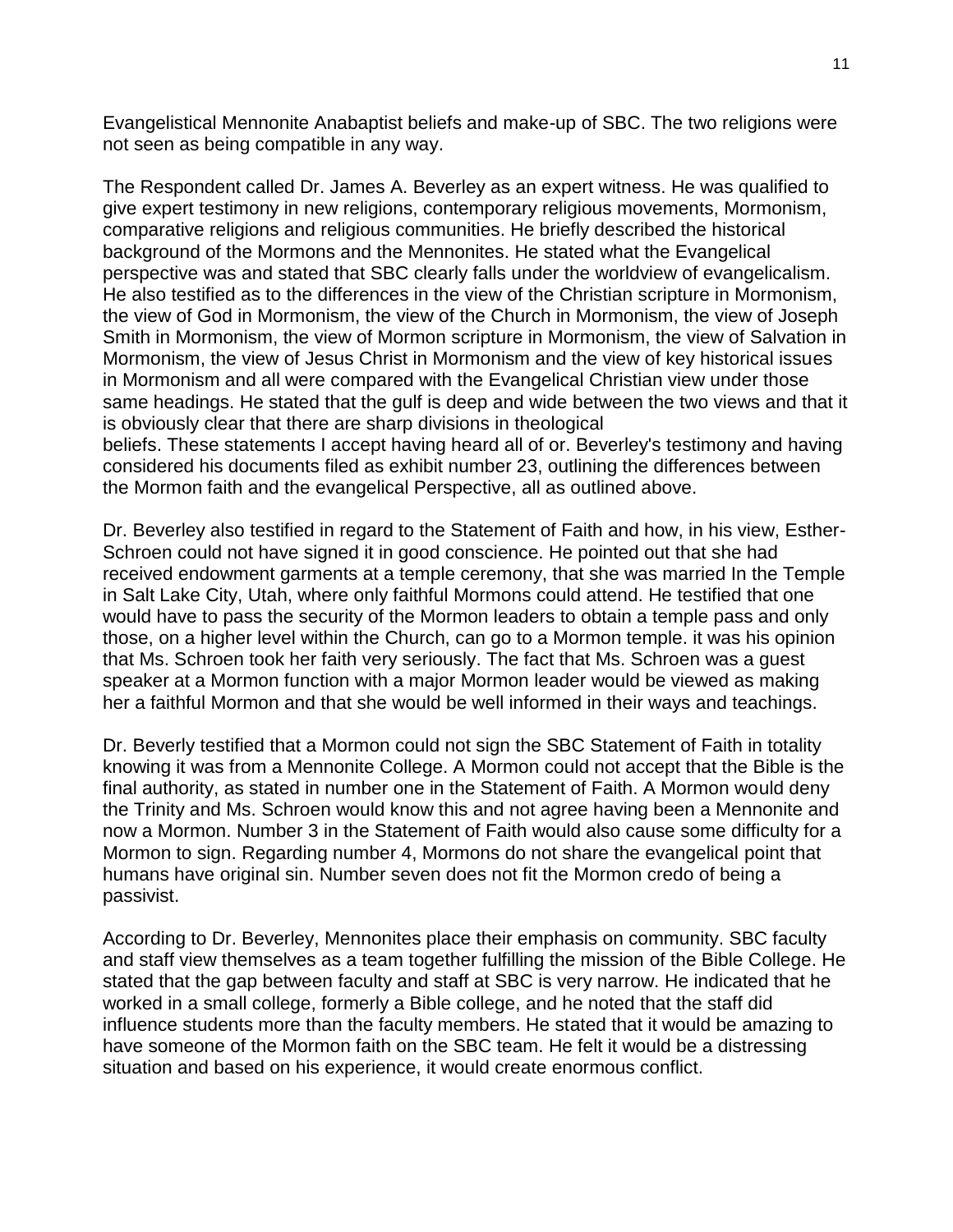Dr. John Stackhouse was called by the Intervenor and was qualified to give expert testimony in the area of comparative religions, religious communities and their relationship to and upon one another. Dr. Stackhouse gave a history of the background of the Mennonite movement and of the Mormon movement pointing out the specific nuances and beliefs of each movement.

In reviewing the Statement of Faith, Dr. Stackhouse was of the opinion that statements numbered 3, 5, 6, 8, 9, 10 and 11 at a superficial reading could be taken in a Mormon way. However, he was also of the opinion that there would be parts of each in which there would be significant divergence considering the deeper definitional faith and theology meaning between the Mormon and Mennonite focus on each particular item.

In regard to numbers 1, 2, 4 and 7, he testified that there are terms that simply cannot be Interpreted from a Mormon Point of view without strain or Just plain contradiction. He went on to point out with specificity the direct contradictions between the Mormon beliefs and the beliefs of the Mennonites at SBC as detailed in the Statement of Faith. He also stated that "Mormonism isn't just a very different kind of Christianity, it's not Christianity".

Dr. Stackhouse commented on the Letters Patent incorporating the College and in particular its objects. He was of the view that they mean SBC was to run a school that is thoroughly Christian in everything it does, that they were going to make every effort to follow the Christian faith in everything they do, that the school was to be permeated with a Christian understanding a Christian rationale and a Christian feeling. Also, emphasis was placed on trying to provide the students with an atmosphere in which they can grow in their faith. He also stated that "they take the students with particular seriousness, and the students are seen to be in a vulnerable learning situation, and so they are going to take great care to provide an atmosphere in which these students that come to them on trust will find and be able to count on a Christian atmosphere wherever they go". He went on to say "it would imply that those who generate the atmosphere must themselves be Christians and that would be the people involved in employment at the college".

Dr. Stackhouse was a graduate of a small Bible School. He studied Canadian Bible Colleges in Canada and has written a book on the subject. He spoke to the fact that many are very small communities and everyone knows everyone after a while, He stated "Particularly, the staff are very - - are purposely in front of the students and are expected to lead by example, as well as by whatever they say or don't say, in showing how to work as a Christian person." He also said "A person affects the working environment of the people who are in contact with you, and so, given how interwoven these little institutions are, ecologically no one is isolated from influence." Later on in his testimony he said "The emphasis in the Bible college is to help students enter a kind of total environment in which they see Christianity lived out literally in the nifty-gritty of selling books or cutting the lawn or making beds, as well as in the so-called spiritual practices of teaching and prayer. And if that pattern is not sustained, then the education is compromised."

I accept the foregoing evidence of Dr. Beverley and Dr. Stackhouse.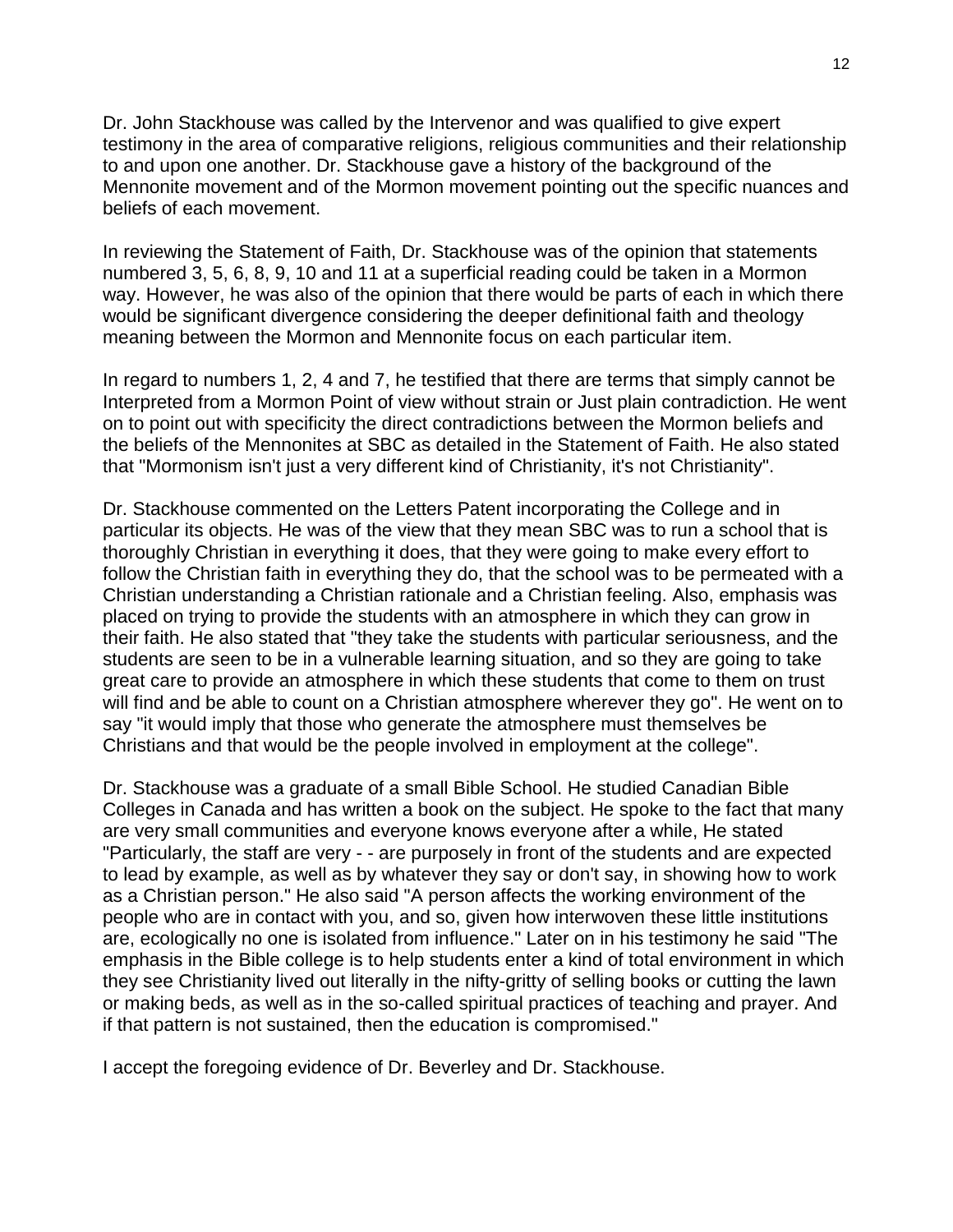#### **THE FINDINGS**

Section 14(1) of the Code states as follows:

"No person shall discriminate with respect to any aspect of an employment or occupation, unless the discrimination is based upon bona fide and reasonable requirements or qualifications for the employment or occupation"

Having heard and seen all the witnesses, having read all the documents filed as exhibits and having listened to the arguments; I find that the reason Ms. Schroen did not keep her employment with SBC was based solely on her religious belief and religious association. Therefore, the answer to the first issue is yes, there was discrimination under the Code. However that does not and the matter. One must look at the second part of section 14(1) of the Code dealing with the discrimination.

The second issue that must be addressed is whether or not the discrimination was based upon bona fide and reasonable requirements or qualifications for the employment or occupation. There are two matters that need to be addressed. The first is whether there was a bona fide requirement. Secondly, the discrimination must be based on reasonable requirements or qualifications for the employment. If the discrimination is based upon bona fide and reasonable requirements or qualifications for the employment, then SBC is not in violation of the Code. This is a much more difficult issue and requires careful consideration.

The preamble to the Code itself sets out the goals that the Code is attempting to achieve. A synopsis of the preamble includes equality of opportunity with all other individuals, the necessity to restrict unreasonable discrimination against individuals, establishment of programs to overcome historic disadvantages and the establishment of educational programs to assist Manitobans to understand all their fundamental rights and freedoms, all of which merits paramount status over all other laws of the province. With the foregoing in mind I will address the issue of whether the discrimination by SBC was bona fide and a reasonable requirement for the employment in question.

In considering whether a requirement is bona fide the Supreme Court of Canada in the case of Ontario Human Rights Commission v. Etobicoke [1982] 1 S.C.R. 202 at page 208 stated:

"To be a bona fide occupational qualifications and requirement a limitation, ..., must be imposed honestly, in good faith, and in the sincerely held belief that such limitation is imposed in the interests of the adequate performance of the work involved with all reasonable dispatch, safety and economy, and not for ulterior or extraneous reasons aimed at objectives which could defeat the Purpose of the Code."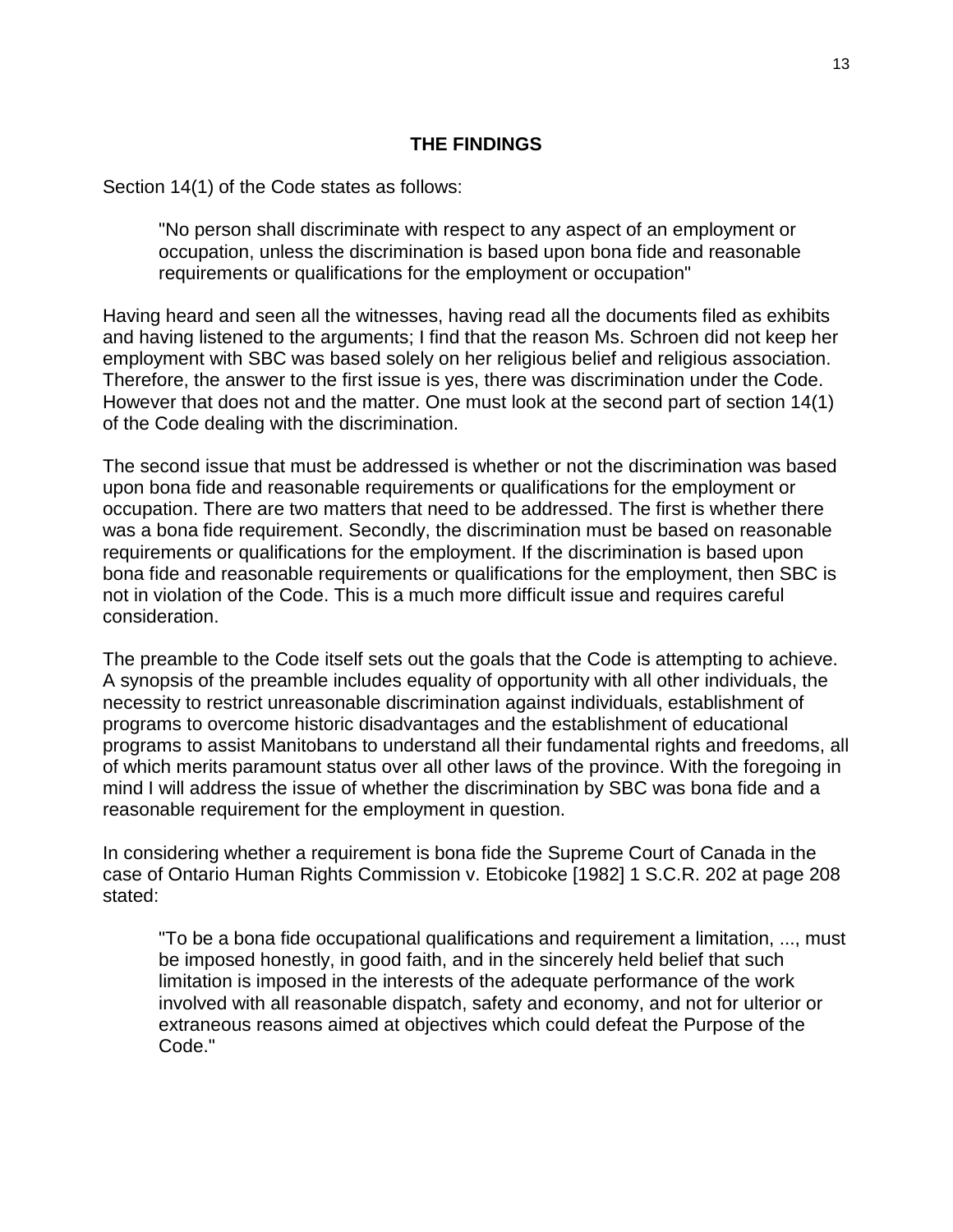I find that the action of SBC was, in fact, bona fide. I could find nothing in the evidence presented before me that would indicate that their actions or intentions were anything but bona fide in coming to the conclusion that they could not have Ms. Schroen, a person of the Mormon faith, and belonging to the Church of Jesus Christ of the Latter Day Saints, employed at their institution as the accounting clerk. This first part of the test is subjective and counsel for all parties were in agreement that the subjective part of the test was met in this, case and I concur that the subjective test was met.

Having found that the requirement by SBC for the employment at their Institution required someone of the Christian faith closely akin to their own faith was bona fide, I must then consider whether the requirements for the occupation were reasonable. The Honourable Mr. Justice McIntyre of the Supreme Court of Canada in giving reasons for the Court in the Etobicoke case, supra, at page 208 stated:

"Once a complainant has established before a board of inquiry a prima facie case of discrimination, ...as a condition of employment, he is entitled to relief in the absence of justification by the employer. The only justification which can avail the employer in the case at bar, is the proof, the burden which lies upon him, that such compulsory retirement is a bona fide occupational qualification and requirement for the employment concerned. The proof, in my view, must be made according to the ordinary civil standard of proof, that is upon a balance of probabilities."

The court went on to describe the subjective test and the objective test that must be met in coming to a decision regarding the bona fide and reasonable requirements for the occupation being considered. There is both a subjective test to be applied and an objective test to be applied to the case before me. As previously stated the subjective test has been met.

However, the answer to the second test depends upon a consideration of the evidence and of the nature of the employment concerned. The nature of the employment concerned in this case has to be considered not only with the specific job duties, but also consideration must be given to allow a religious group to achieve its religious objectives. Clearly, this case involves the rights of one religious group and the religious freedom of an individual. How the job or employment relates to the overall functioning in the institution where the job is performed must be considered. This does not mean that one religious faith is right or wrong. However, is it's goals and objectives of such a paramount consideration that discrimination is necessary to fulfill these goals and objectives? As well, is the discrimination a bona fide and reasonable requirement for the employment or Occupation? These are the questions that need to be answered.

I find that the job duties of the accounting clerk at the SBC included the following; accounts payable, accounts receivable, payroll, reconciliations, monthly financial statements, receipting, purchasing and sales of text books to students, operating the bookstore, registration of students and issuing receipts for tuition, maintaining office supplies, materials and products, attending policy and planning committee meetings, and attending monthly support staff meetings. Although not specifically listed in any job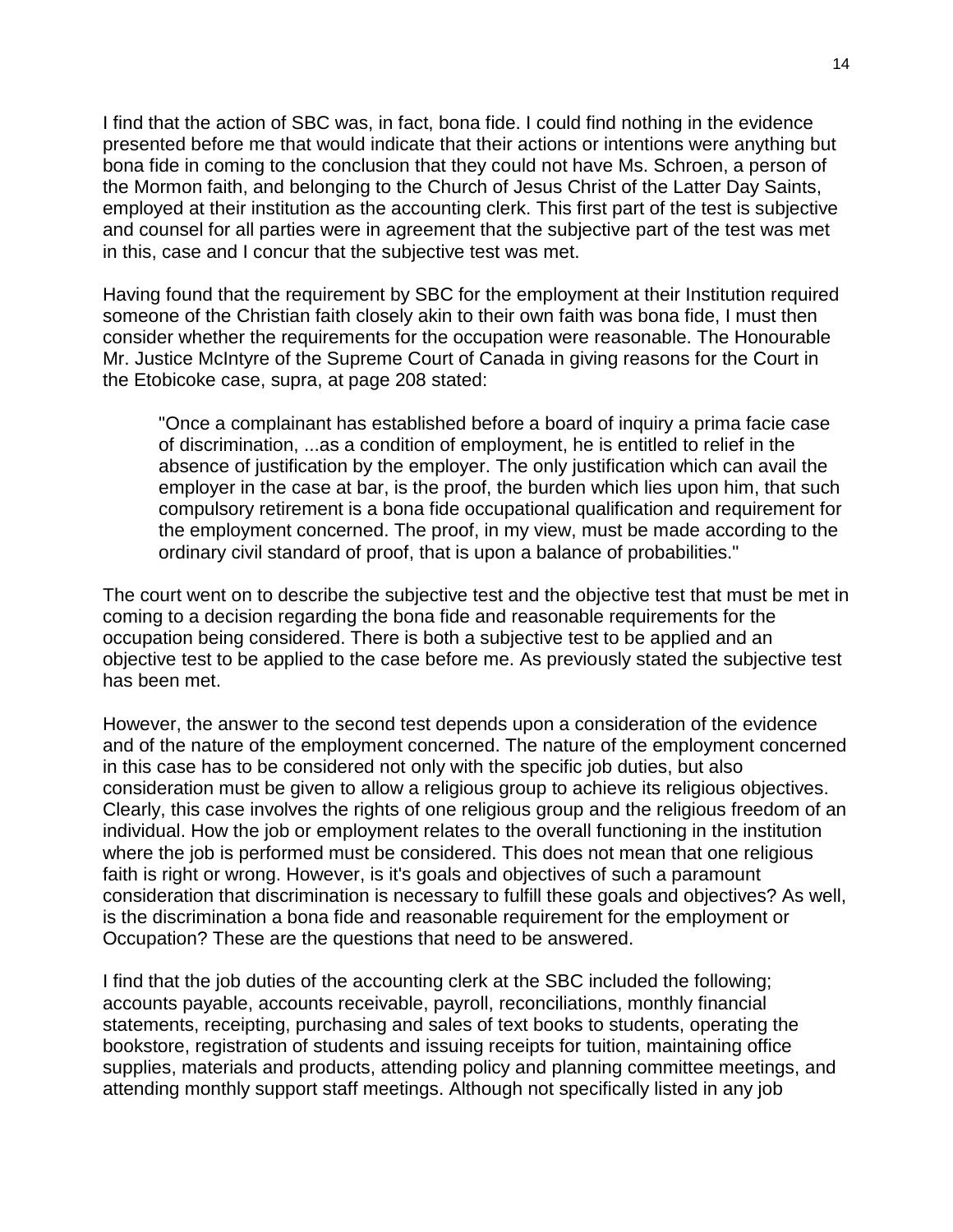description, it was generally understood and a basic premise at SBC that all employees, be they teachers, staff, support staff, or executives would involve themselves and regularly attend Chapel prayer meetings, attend the school retreat held each year, have students at their homes for group Bible study sessions, attend the school cafeteria to have meals with students and be available at anytime to discuss faith matters with students. In short, everyone employed at SBC was expected to share in a faithful way with students espousing the Christian faith, as that was what SBC was all about.

During her job interview, Ms. Schroen showed a high degree of insight and understanding in what the job at SBC involved and in particular the connection between church and community. She gave the distinct impression that she would fit into the environment at SBC. As a result she was hired for her friendliness and the perception that she would contribute to the environment at SBC. She was not hired based on any ability to perform the technical part of the job. Mr. Janzen was of the opinion that "technical jobs can be trainable". Based on his mistaken belief that Ms. Schroen was of the Mennonite faith, she was hired. She was viewed as a person who would fit into the interwoven dynamics of job and faith that permeated the entire SBC. As the witness Bonnie Peters put it, in referring to the closeness of community at SBC, "faith was involved in work all the time - it was hard to separate when it is and when it isn't part of what we do". I find that the mechanical, technical and simplistically described job function duties of the accounting clerk at SBC could not be separated from the religious environment and the atmosphere of the Christian understanding and rationale and feeling that lies at the very heart and root of all the functions, activities and programs at SBC.

It is very clear that the dichotomy between the Evangelical Anabaptist Mennonite faith and the faith of the Mormon or Church of Jesus Christ of the Latter Day Saints is diametrically opposed. This was clearly established in the evidence of Dr. Beverley and Dr. Stackhouse.

Counsel for the Intervenor cited cases (noted below), dealing with bona fide occupational requirements for an employee of a private religious institution. These institutions were founded on and held deep-rooted religious beliefs. The cases held that the institutions could require that the employee be of the same belief and adhere to those beliefs in order to work at the Institution. It should be noted, however, that these cases involved teachers at religious schools. I was not provided with, nor am I aware of, any cases that have dealt with other occupations at religious institutions where such other occupations have been held to fall within the parameters of being a bona fide and reasonable requirement or occupation.

Caldwell v. Stuart (1984), 15 D.L.R. (4th) 1 (S.C.C.)

Garrod v. Rhema Christian School (1991), 92 C.L.L.C. 16,022 (Ont. Bd. Inq.)

Kearley v. Pentecostal Assemblies Board of Education (1993), 19 C.H.R.R. D/473 (Nfld. Bd. Inq.)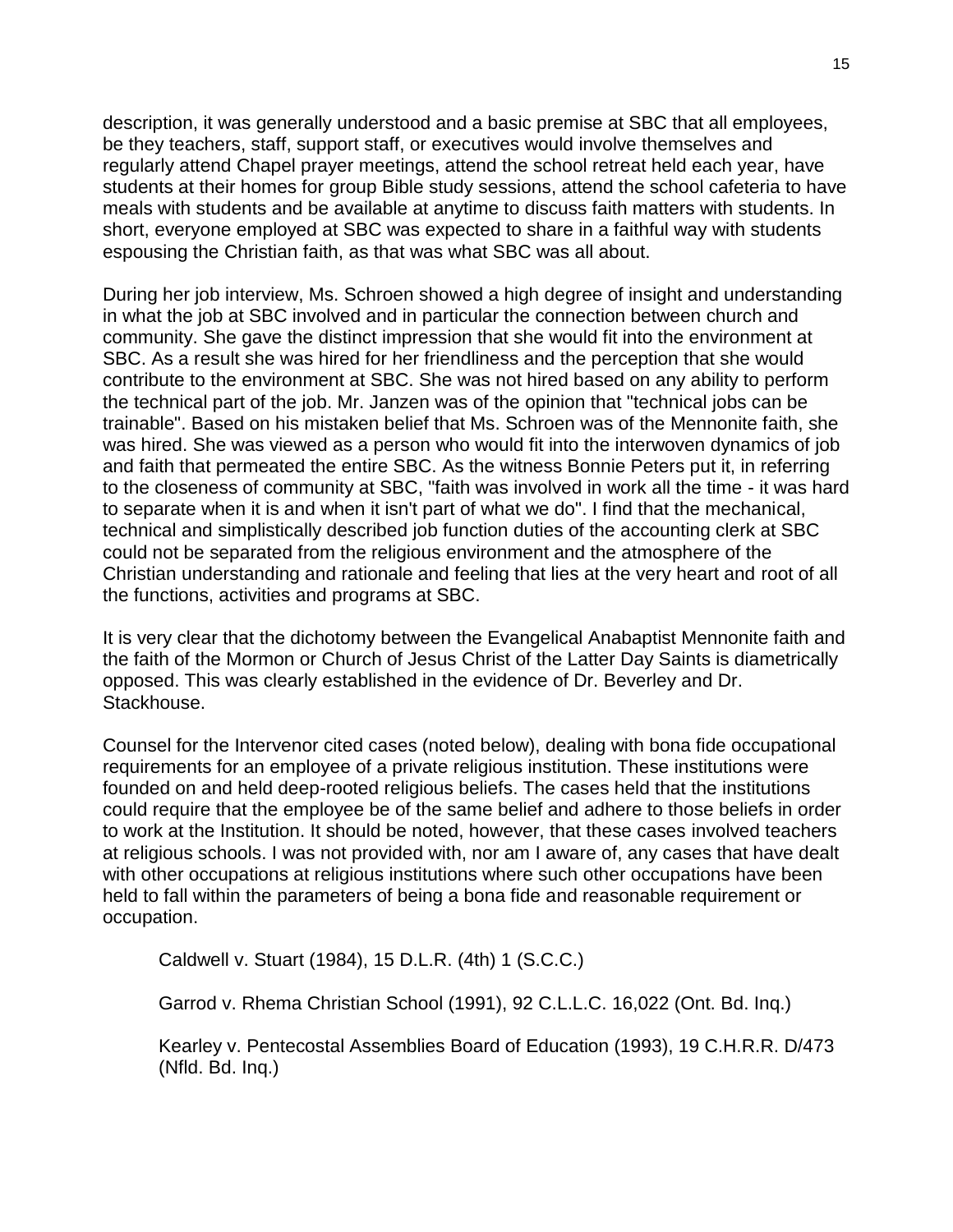In the Caldwell case, supra, at page 3, Mr. Justice McIntyre stated

"A broader issue may be said to arise concerning a conflict between two legally established rights, that of the individual to freedom from discrimination in employment, and that of a religious group to carry on its activities in the operation of its denominational school according to its religious beliefs and practices."

A requirement to work at SBC involved the acknowledgement, by all employees, including prospective employees, of the Statement of Faith. The College also, has as its objects, enumerated in its constating documents, the reasons for and the beliefs under which the Institution is to operate.

The special nature of the College, and both the external and internal forces that the students would be subject to, which would impinge on their consciousness, should not be jeopardized in the close, tight, focussed and interactive community that exists at SBC. Considering the unique role of an accounting clerk at SBC and that the unique culture of SBC including its philosophy, mission, faith, beliefs, ethics and the acceptance and observance of the Statement of Faith are reasonable and necessary to assure achievement of the religious objects of the College, it is my view that the Etobicoke test has been met. As a result, and under the circumstances of this case, the requirement that the accounting clerk be of the Mennonite faith to work at SBC constitutes a bona fide and reasonable requirement or qualification for that employment or occupation at SBC.

I would add that at the commencement of argument, counsel for the Commission indicated that Ms. Schroen was not interested in any monetary award or reinstatement of her employment. She was merely looking for an order that there was a violation of the Code.

I would also add that, in my opinion, the two issues raised by the Intervenor dealing with the application of section 14(1) of the Code and the application of the Charter of Rights and Freedoms need not be dealt with in this decision.

A list of the cases that Counsel provided to me is attached to this decision.

#### **ORDER**

As a result of my findings I order that the complaint of Esther Schroen against Steinbach Bible College be dismissed.

Donald R. Knight, Q.C. Board of Adjudication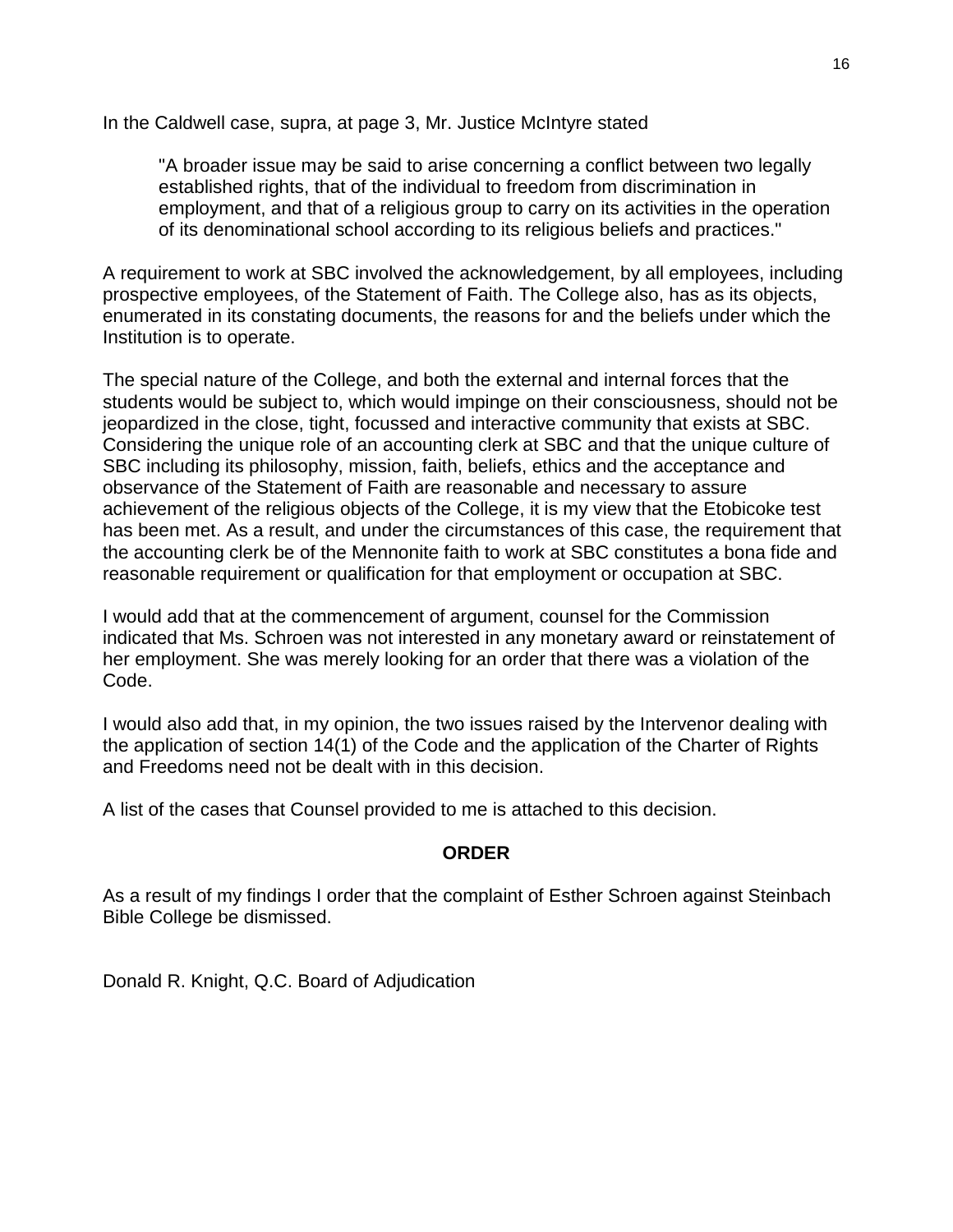#### **LIST OF AUTHORITIES**

- 1. Christian Horizons v. Ontario Human Rights Commission (1993) 14 O.R. (3rd) 378 (Ont. Div. Ct.)
- 2. Ontario Human Rights Commission v. Etobicoke (1982), 132 D.L.R. (3d) 14 (S.C.C.)
- 3. Caldwell v. Stuart (1984),15 D.L.R. (4th) 1 (S.C.C.)
- 4. Garrod v. Rhema Christian School (1991), 92 C.L.L.C. 16,022 (Ont. Bd. Inq.)
- 5. Kearley Pentecostal Assemblies Board of Education (1993),19 C.H.R.R. D/473 (Nfld. Bd. Inq.)
- 6. Gore v. Ottawa Separate School Board, unreported decision of an Ontario Board of Inquiry chaired by W.S. Tarnopolsky, dated December 7, 1971
- 7. Ville de Brossard v. Commission des droits de la personne du Quebec (1988), 53 D.L.R. (4th) 609 (S.C.C.)
- 8. Re Newfoundland Teachers' Association and The Queen in right of Newfoundland (1988), 53 D.L.R. (4th) 161 (Nfld. C.A.)
- 9. Adler v. Ontario Hockey Association (1996), 140 D.L.R. (4th) 385 (S.C.C.)
- 10. Blaney v. Ontario Hockey Association (1986), 21 C.R.R. 44 (Ont. C.A.)
- 11. Slaight Communications v. Davidson (1989), 59 D.L.R. (4th) 416 (S.C.C.)
- 12. The Queen v. Big "M" Drug Mart (1985), 18 D.L.R. (4th) 321 (S.C.C.)
- 13. Lavigne v. O.P.S.E.U. (1991), 81 D.L.R. (4th) 545 (S.C.C.)
- 14. Regina v. Videoflicks (1984), 48 O.R. (2nd) 395 (Ont. C.A.)
- 15. Super Sam Red Deer Ltd. v. Lethbridge, 112 A.R. 45 (Alta. O.B.)
- 16. B.(R.) v. Children's Aid Society of Metropolitan Toronto (1995),122 D.L.R. (4th) 1 (S.C.C.)
- 17. Canada (Attorney General) v. Mossop (1993), 100 D.L.R. (4th) 658 (S.C.C.)
- 18. Parks v. Christian Horizons (1992),16 C.H.R.R. D/40 (Ont. Bd. Inq.)
- 19. Parks v. Christian Horizons (Board of Inquiry Decision on Remedies, 17 June, 1992 typescript)